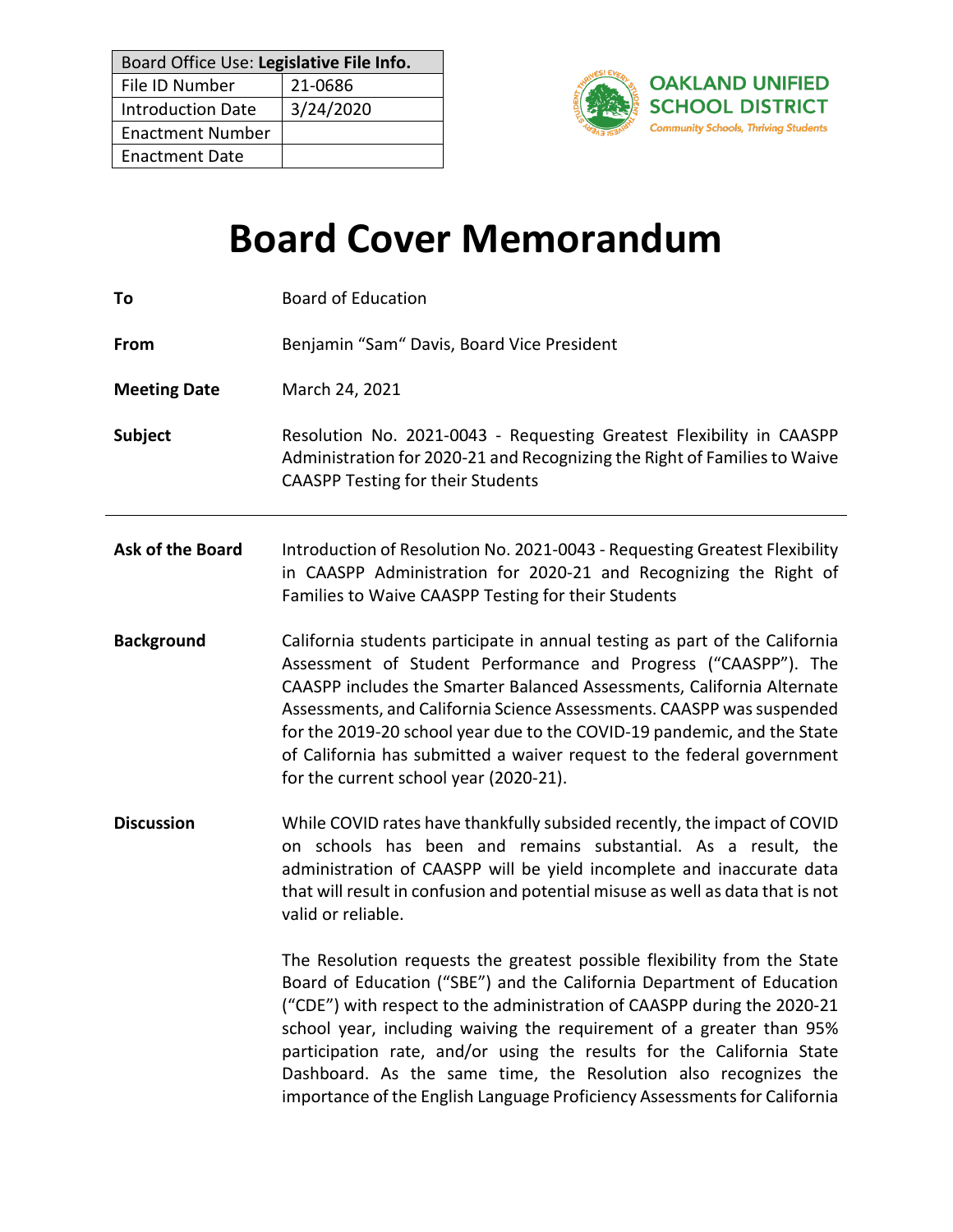("ELPAC") and expresses the intent of the District to continue to use it in order to reclassify students with respect to their English language proficiency.

## **Fiscal Impact** N/A

**Attachment** ● Resolution No. 2021-0043 – Requesting Greatest Flexibility in CAASPP Administration for 2020-21 and Recognizing the Right of Families to Waive CAASPP Testing for their Students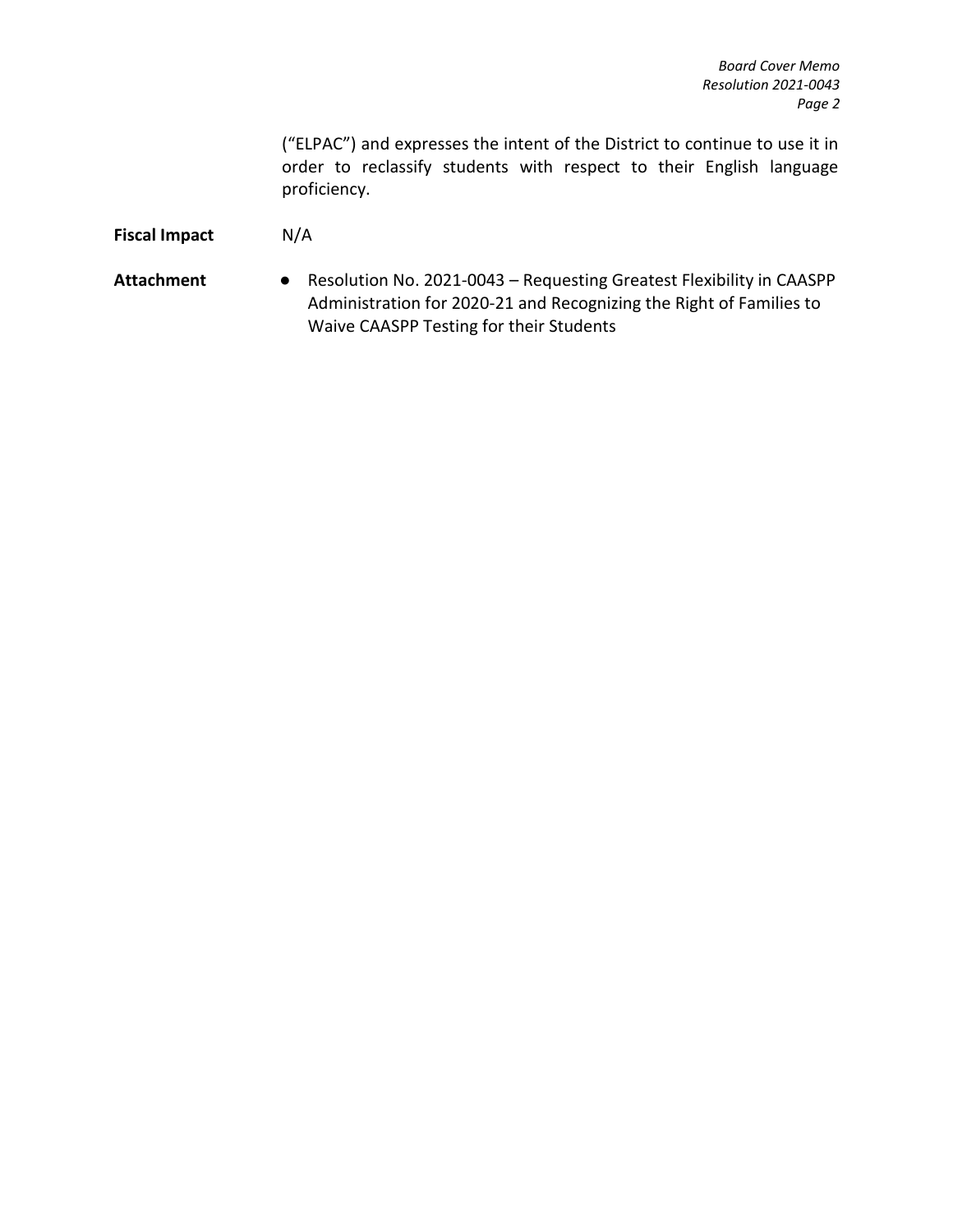## **RESOLUTION OF THE BOARD OF EDUCATION OF THE OAKLAND UNIFIED SCHOOL DISTRICT**

#### **Resolution No. 2021-0043**

### **Requesting Greatest Flexibility in CAASPP Administration for 2020-21 and Recognizing the Right of Families to Waive CAASPP Testing for their Students**

**WHEREAS,** California students participate in annual testing as part of the California Assessment of Student Performance and Progress ("CAASPP"), including the Smarter Balanced Assessments, California Alternate Assessments, and California Science Assessments;

**WHEREAS,** CAASPP was suspended for the 2019-20 school year due to the COVID-19 pandemic, and the State of California has submitted a waiver request to the federal government for the current school year (2020-21);

**WHEREAS,** school reopenings across the state have varied widely, and districts have implemented varying models of distance, hybrid, and in-person instruction (e.g., staggered start times) and prioritized participation for a variety of specific student groups in various combinations;

**WHEREAS,** the myriad, variable conditions outside the control of school districts, from local infection rates and county health department regulations to cultural community factors impacting support for or resistance to returning students to in-person instruction combine to create a context that makes it impossible to fairly measure and compare the situation from school district to school district;

**WHEREAS,** validity of test results will be further compromised by technology-related access issues for socio-economically disadvantaged students, language learners, and differently-abled students;

**WHEREAS,** consequently, efforts to use the CAASPP assessments for statewide accountability measures in the current context will yield incomplete and inaccurate data that will result in confusion and potential misuse;

**WHEREAS,** additionally CAASPP results from the current school year will not be valid or reliable and, therefore, should not be used to measure change in student outcomes or to inform instruction;

**WHEREAS,** in the context of the pandemic, accountability purposes are best served by local benchmark assessments that districts are using, and the immediate urgency is for local school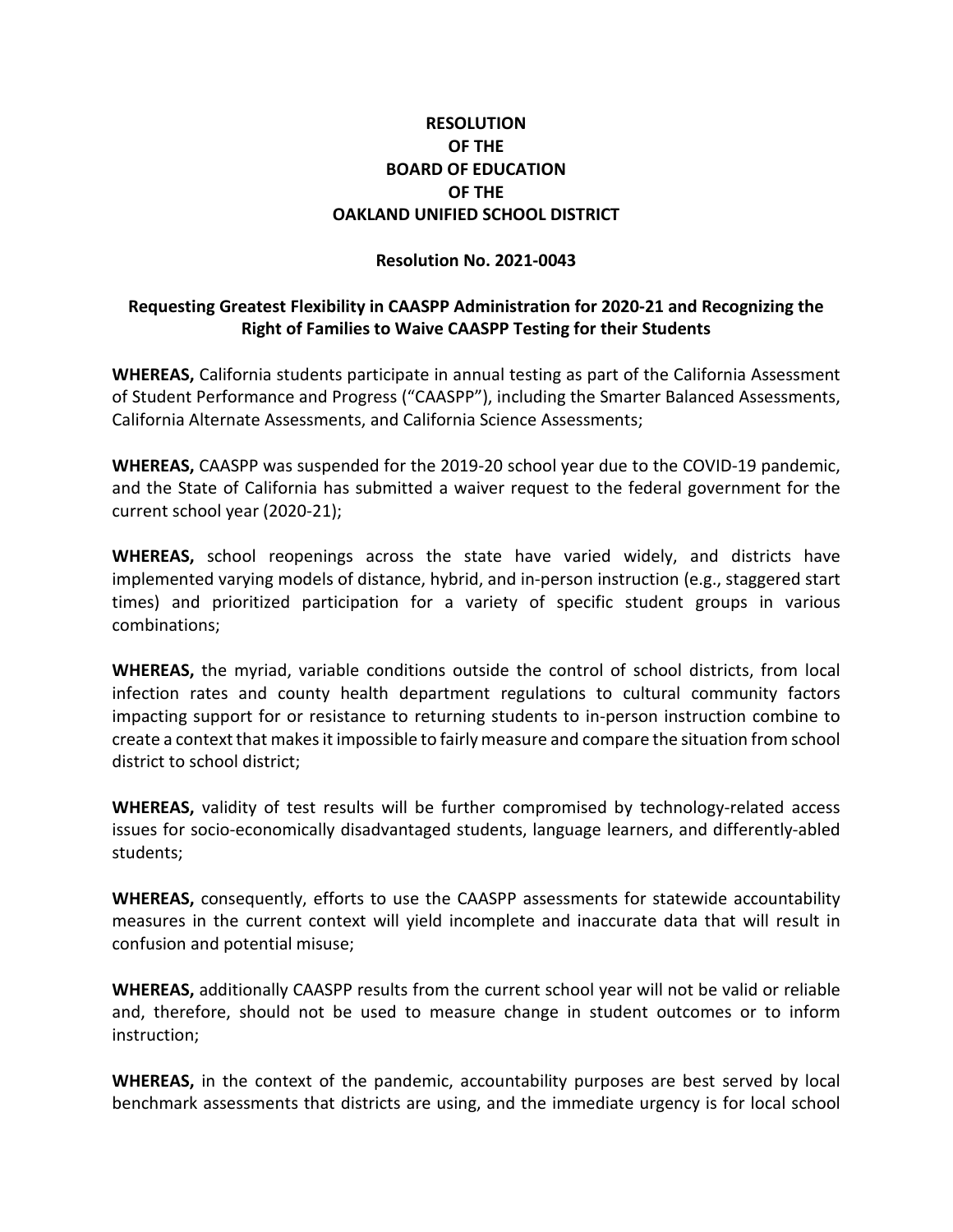districts to identify and prioritize the learning needs of their particular students, in their particular situations;

**WHEREAS,** the Oakland Unified School District ("OUSD") fully supports monitoring student progress, believes that the CAASPP accountability system provides transparency for families and communities in a normal year, recognizes the importance of CAASPP in future years to continue to measure the progress of our systems with an equity lens, and continues to plan for testing as required by the State, but seeks support and flexibility during the continuing pandemic conditions; and

**WHEREAS,** notwithstanding the foregoing, OUSD recognizes the importance of continued administration of the English Language Proficiency Assessments for California ("ELPAC") to allow students to reclassify with respect to their English language proficiency.

**NOW, THEREFORE, BE IT RESOLVED,** that OUSD requests the greatest possible flexibility from the State Board of Education ("SBE") and the California Department of Education ("CDE") with respect to the administration of CAASPP during the 2020-21 school year, including waiving the requirement of a greater than 95% participation rate, and/or using the results for the California State Dashboard; and

**BE IT FURTHER RESOLVED**, that OUSD recognizes the right of a parent or guardian under Education Code 60615 to excuse his or her child from the CAASPP by submitting a written request, and will honor all such requests.

**PASSED AND ADOPTED** by the Board of Education of the Oakland Unified School District this \_\_\_ day of  $\qquad \qquad$ , 2021, by the following vote:

PREFERENTIAL AYE:

PREFERENTIAL NOE:

PREFERENTIAL ABSTENTION:

PREFERENTIAL RECUSE:

AYES:

NOES:

ABSTAINED:

RECUSED: